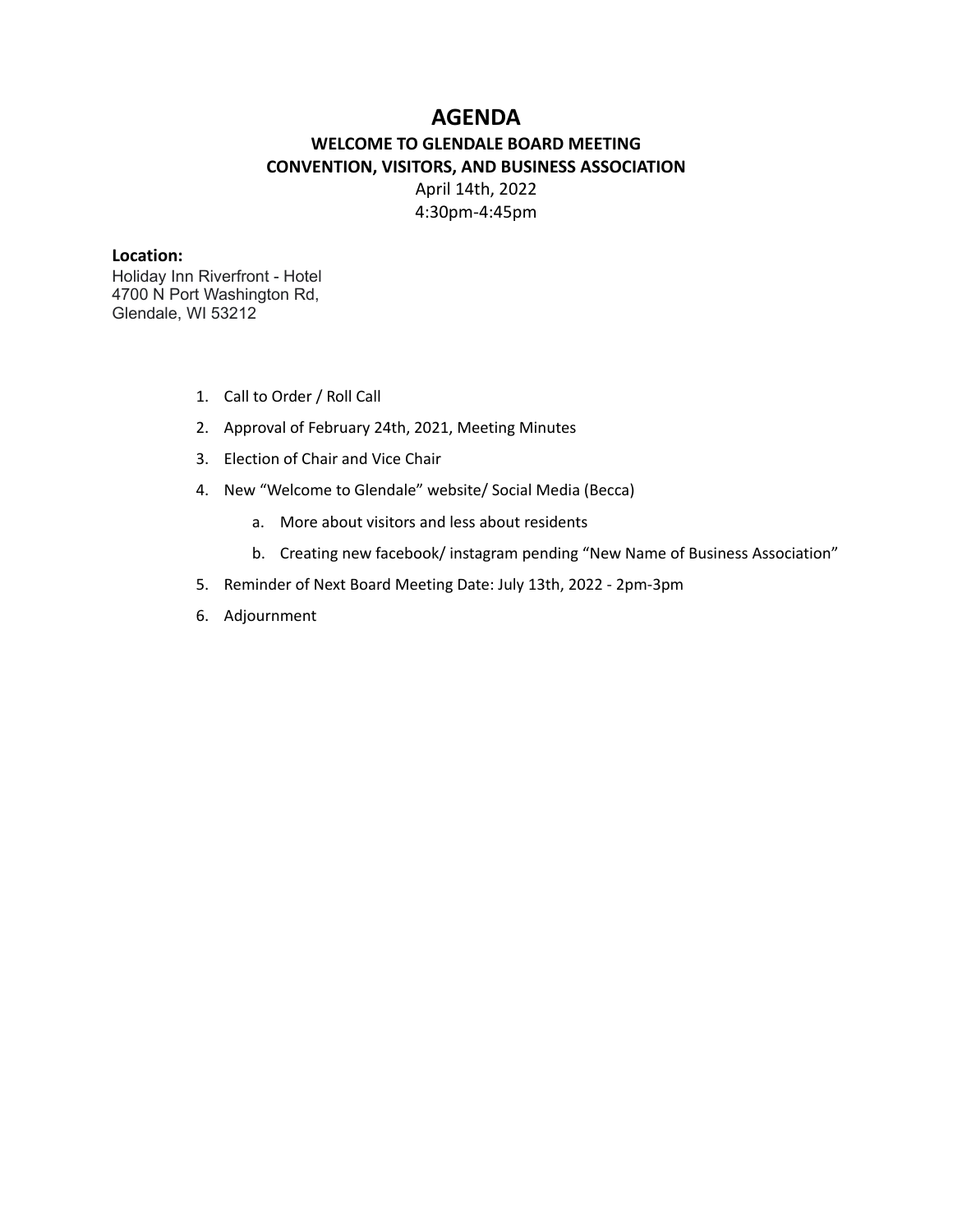# **WELCOME TO GLENDALE'S CONVENTION, VISITORS, AND BUSINESS ASSOCIATION (CVB) MARKETING EXECUTIVE BOARD**

Zoom Meeting: February 24, 2022

### Roll Call

Present: Mayor Bryan Kennedy, Brenda Vento, Donney Moroney, Brandi Misale, Shawn Storey, Aaron Ross

Absent: Raymond Dole

Staff Present: Becca Garrison, Executive Director, Jesse BaDour, Marketing and Event Coordinator for Welcome to Glendale Convention Visitors, and Business Association

*Meeting called to order by Mayor Kennedy at 2:06 p.m.*

### **1. Approval of the January 26, 2021, Meeting Minutes**

Motion by Ms. Vento, seconded by Ms. Moroney to approve the January 26, 2021, Meeting Minutes. Motion approved unanimously.

#### **2. Introduction of Attorney Fuchs**

Welcome to Glendale's attorney John Fuchs introduced himself to the board. He gave a brief history of Welcome to Glendale. Glendale's Convention and Visitors Bureau was incorporated in 1988 and has been "grandfathered in" to some Wisconsin laws. WTG must use 51% of funds on tourism and follow the state's statutes. Now the Glendale Area Business Association is under WTG's umbrella. The legal name of Welcome to Glendale is "Glendale Convention, Visitors, and Business Association." GABA expenses will only be paid with GABA dues and not the tourism hotel tax dollars. Attorney Fuchs suggests adopting a resolution to approve of WTG staff engaging in GABA. Mayor Kennedy added that the board will operates separately from the city and should create a hiring committee for future. Motion by Ms. Moroney, seconded by Mr. Storey to retain Attorney Fuchs as legal counsel for Welcome to Glendale. Motion approved unanimously.

#### **Meeting Dates**

The upcoming board meeting dates will be the second Wednesday from 2:00-3:00 p.m., on the first month of every quarter. The scheduled meeting dates for 2022 are as followed:

- April 14 (4:00-5:30 p.m.) General Meeting with a five-minute Board Meetings afterward. The board will convene after the meeting to select a chair. Mr. Ross will not be able to attend the April meeting.
- July 13- (2:00-3:00 p.m.)
- October  $12 (2:00-3:00 \text{ p.m.})$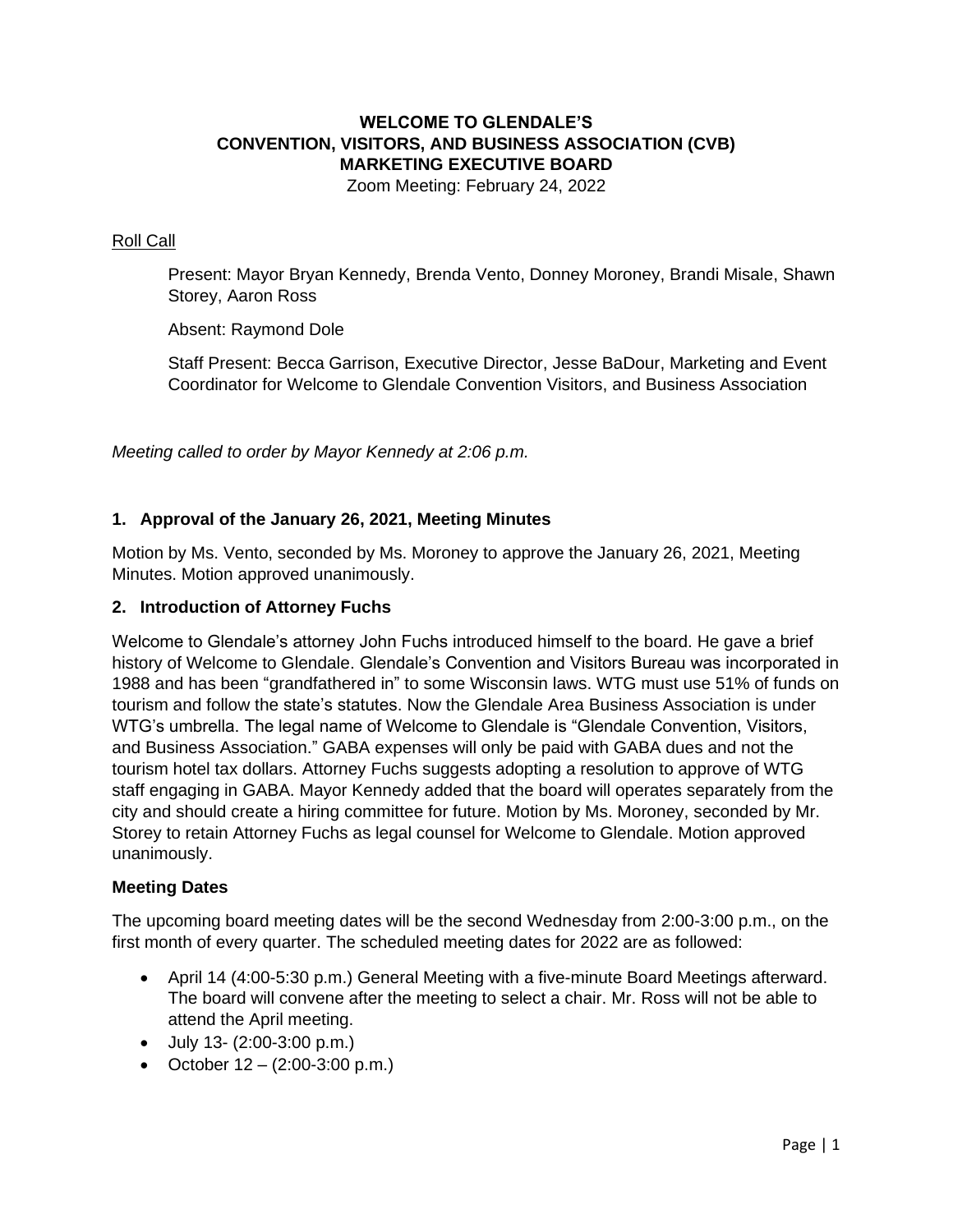Motion by Ms. Vento, seconded by Ms. Moroney to approve the scheduled meeting dates for 2022. Motion approved unanimously.

Executive Director Garrison informed the board of the Visitor Center's office hours: Monday-Thursday, 10:00 a.m. – 4:00 p.m. and by appointment only on Fridays.

## **3. Jesse's Title Change**

Currently, Ms. BaDour's title is Marketing and Event Coordinator. Executive Director Garrison informed the board of all the various job roles Ms. BaDour does in addition to marketing and event coordinating including creating a finance report with pivot tables, invoicing, paying bills, more. She would like to change Ms. BaDour's title to Deputy Director and give her a raise as Ms. BaDour has not received a pay increase, bonus, or benefits since she started two years ago. Motion by Ms. Moroney, seconded by Ms. Vento for Ms. BaDour's title change to Deputy Director and raise. Motion approved unanimously.

For reviews and pay raises, the Board Chair evaluates the Executive Director and the Executive Director evaluates the employees. Welcome to Glendale staff would put together a proposed budget to share with the chair and the board.

### **4. 2022 Budget**

WTG will no longer oversee Music in the Glen and Fourth of July; the City of Glendale will be amending their budget to pay for the events. The \$32,000 funds allotted for MITG and Fourth of July have been redistributed to other areas that best fit the mission of WTG. With this, the WTG budget, approved back in November 2021, has been amended and needs approval. WTG would like to sponsor the Beer Lovers Fest and Cigar Fest for 2022. WTG will continue sponsoring Fourth of July and MITG at smaller amounts. The amendments to the 2022 budget are more accurate as Ms. BaDour created pivot tables that show all expenses and revenues for 2021. The report is very detailed and showcases whether expenses are CVB or GABA related. Motion by Ms. Misale, seconded by Ms. Moroney to approve the newly amended 2022 budget. Motion approved unanimously.

Currently WTG is waiting on Quarter 4 hotel tax dollars and a 2021 report.

# **5. GABA Name Change**

Executive Director Garrison stated she is having trouble growing GABA. Some potential businesses don't want to join because the name says "Glendale", and they are not located in Glendale. GABA has 10 new members. Attorney Fuchs will trademark some potential names for GABA; he believes the cost is \$6 per trademark. Ms. Vento suggests having the word "chamber" in the new name. Mayor Kennedy wants Executive Director Garrison to bring this topic up at the General Meeting in April and hear from chamber members what they think.